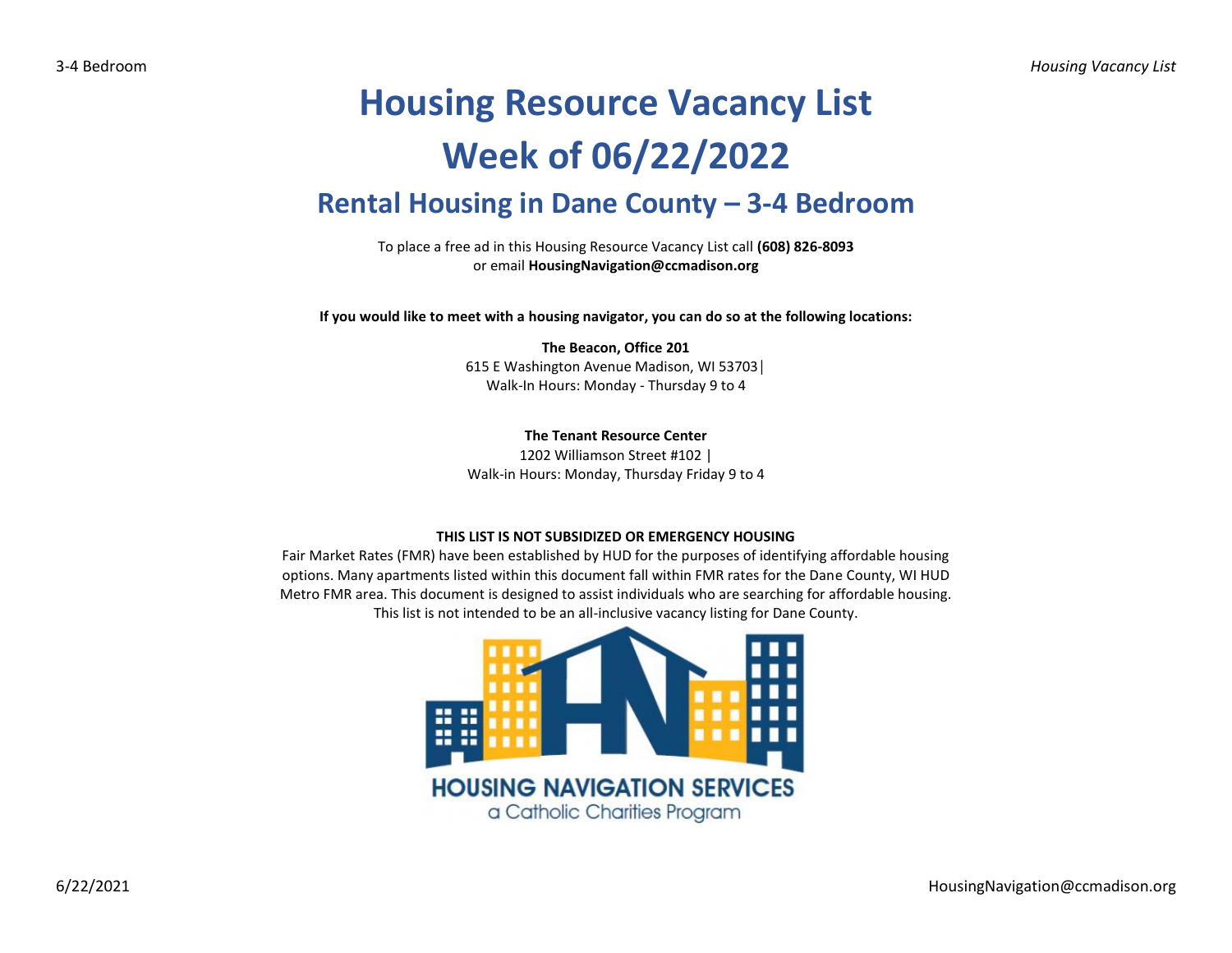3-4 Bedroom *Housing Vacancy List*

## **Madison Area Guidelines:**

**Central:** West of Yahara River: East of Lake Street. **East:** South of Commercia/Highway 30/Aberg Avenue: East of Yahara River. May include Town of Burke, Town of Blooming Grove.

**North:** North of Commercial/Highway 30/Aberg Avenue. **South:** South of Haywood Drive, Lake Wingra, Odana Road, Schroeder Road, Valley View Road

**West:** West of Lake Street; North of Aboretum Drive, Lake Wingra, Odana Road, Schroeder Road, Vallet View Road.





Please Be aware that not all areas in Madison fall under the City of Madison's Tenantlandlord laws. In order to determine the exact township of a location, type the address into Access Dane, http://accessdane.co.dane.wi.us/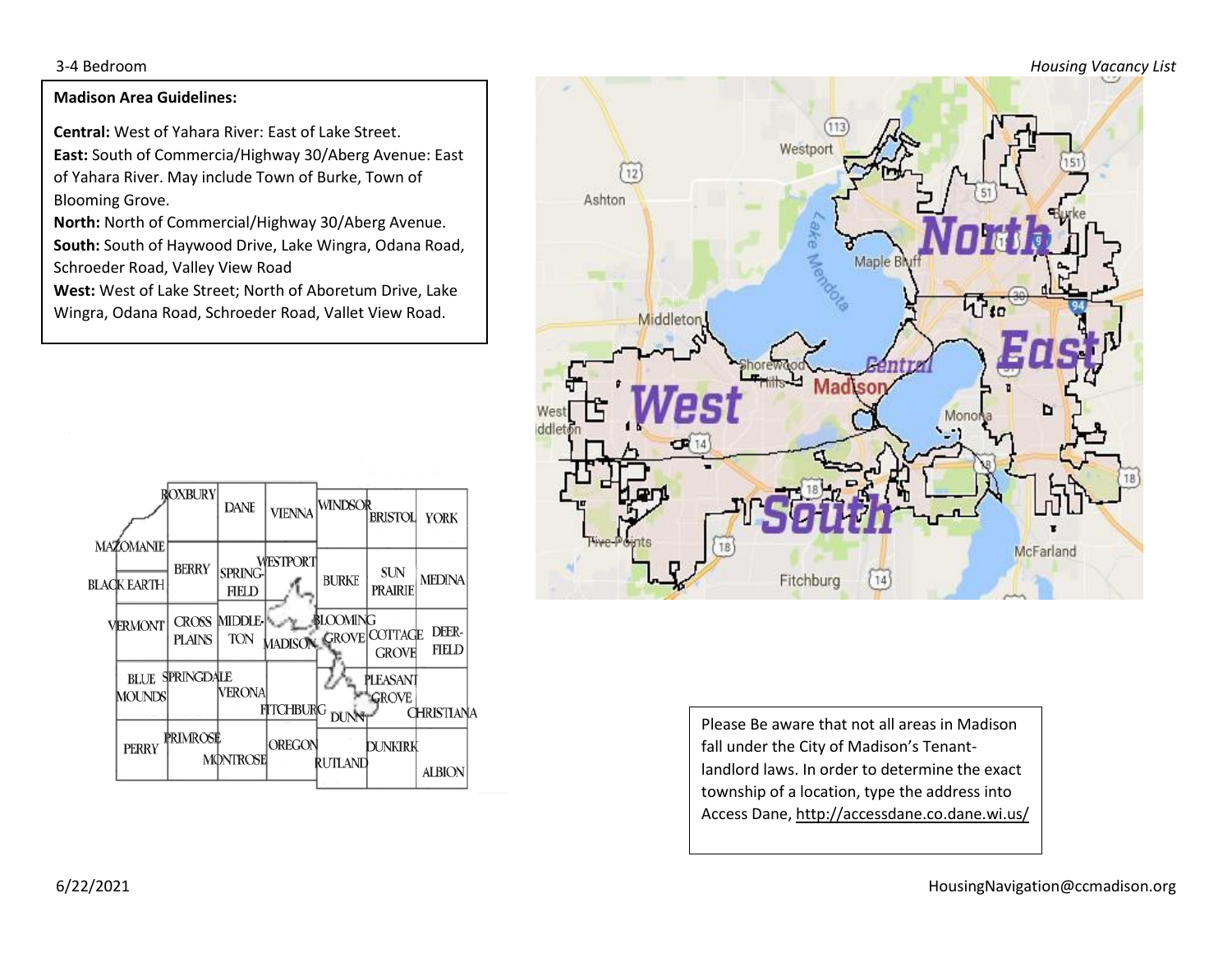| 3-4 Bedroom   |              |                                          |                      |                                                                                                                                                                                                                                                                                                                                                                                       | <b>Housing Vacancy List</b> |
|---------------|--------------|------------------------------------------|----------------------|---------------------------------------------------------------------------------------------------------------------------------------------------------------------------------------------------------------------------------------------------------------------------------------------------------------------------------------------------------------------------------------|-----------------------------|
| <b>REGION</b> | <b>PRICE</b> | <b>Name</b>                              | <b>CONTACT</b>       | <b>DESCRIPTION</b>                                                                                                                                                                                                                                                                                                                                                                    | <b>AVBLE</b>                |
|               |              |                                          |                      | 3 Bedrooms   2022 Fair Market Rate set at \$1,676                                                                                                                                                                                                                                                                                                                                     |                             |
| East          | \$1,419      | <b>2602 E LAWN CT</b>                    | on-line              | Come live in one of Madison's most unique neighborhoods!<br>With home prices rapidly rising here, you can live affordably in<br>this fantastic location!                                                                                                                                                                                                                              | 8/1/2022                    |
| Central       | \$1,500      | <b>Capitol View</b><br><b>Apartments</b> | $(608)$ 975-<br>5584 | Lots of space for your belongings, it also has painted cabinets,<br>new counter tops, brilliant white bathroom fixtures and its own<br>private entrance. We welcome you and your pet,                                                                                                                                                                                                 | <b>Now</b>                  |
| East          | \$1,150      | Ridgecrest<br><b>Apartments</b>          | $(608)$ 949-<br>9206 | Conveniently located just minutes from downtown Madison,<br>enjoy nearby shopping, dining and entertainment.                                                                                                                                                                                                                                                                          | <b>Now</b>                  |
| East          | \$1,555      | <b>Briarwood</b>                         | $(608)$ 244-<br>8727 | Simply efficient. As the name suggests, our Studio apartments<br>are built with just enough space in mind to live comfortably<br>without hurting your budget. The Studio takes advantage of the<br>openness of the main living room space, while the breakfast bar<br>and kitchen nook keep the apartment flowing freely.                                                             | 8/17/2022                   |
| East          | \$1,336      | <b>Northern Bluffs</b>                   | 844-879-<br>0006     | Living at our community offers plenty of nearby highlights to get<br>out and enjoy. you're sure to like the apartment options here.<br>Call us today for our current rates. Experience a fantastic<br>selection of amenities. Work and surf with high-speed internet<br>access, breathe the fresh air with smoke-free apartments, and<br>make clothes washing easy at our laundromat. | 7/15/2022                   |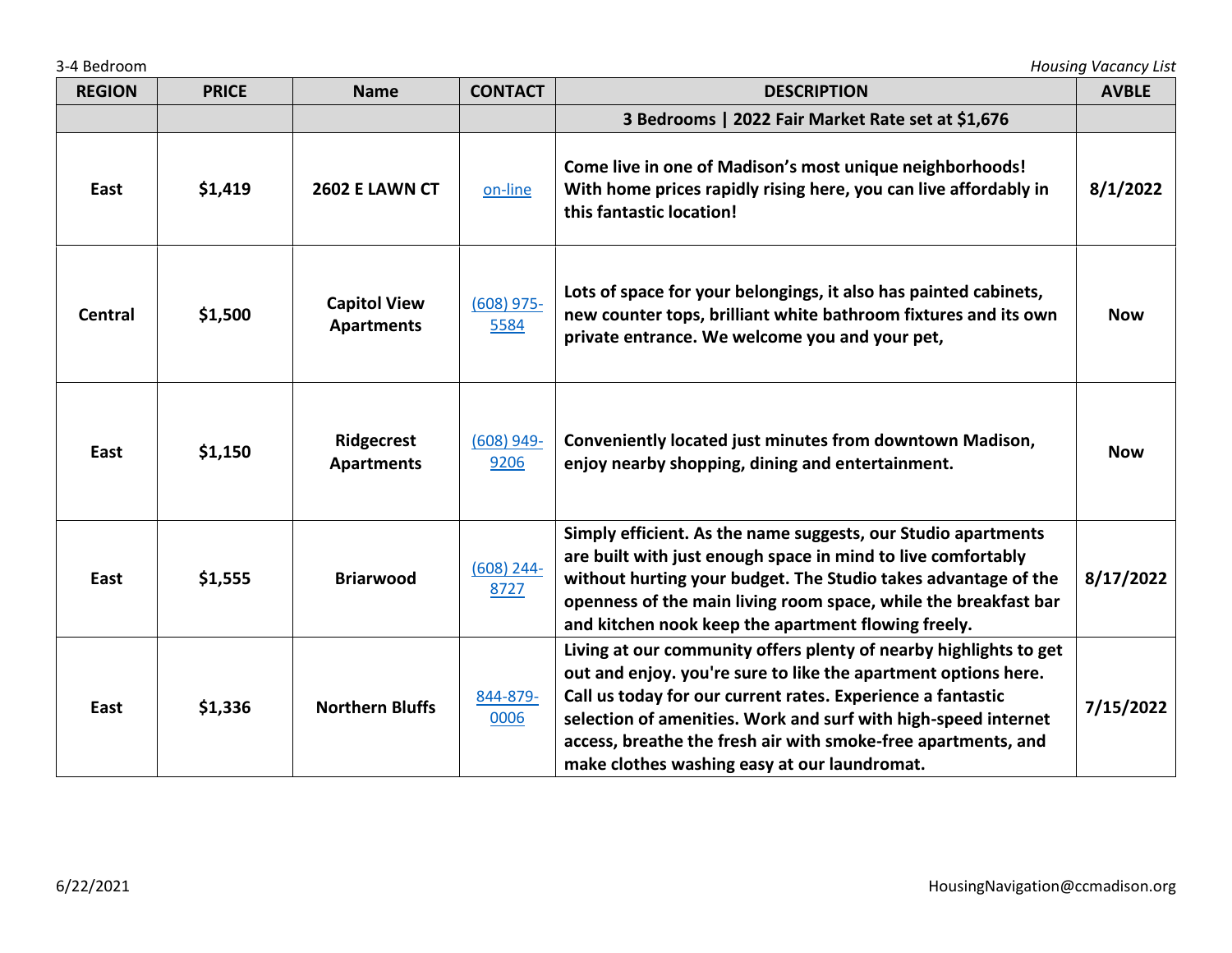| <b>North</b> | \$1,449 | <b>Woods Edge</b><br><b>Townhomes</b>   | $608 - 622 -$<br>7750 | Woods Edge Townhomes has all the conveniences of being in<br>town, yet, the neighborhood is so peaceful that you will think<br>you are living in the country. With each home having its own<br>private entry, and in-unit washer/dryers, living here will feel just<br>like it should, like homeexcept none of the maintenance work.                                                                                                                                                                                                          | <b>Now</b> |
|--------------|---------|-----------------------------------------|-----------------------|-----------------------------------------------------------------------------------------------------------------------------------------------------------------------------------------------------------------------------------------------------------------------------------------------------------------------------------------------------------------------------------------------------------------------------------------------------------------------------------------------------------------------------------------------|------------|
| <b>North</b> | \$1,460 | Morningside on<br>the Green             | 833-320-<br>8423      | Morningside on the Green offers you spacious one, two, and<br>three bedroom apartment home living nestled along a nature<br>conservancy in a truly beautiful setting. Enjoy the sparkling pool,<br>fitness center, or a stroll on the nearby bike or walking trails.<br>Call for an appointment today.                                                                                                                                                                                                                                        | 10/1/2022  |
| <b>North</b> | \$1,575 | <b>The Madison</b><br><b>Apartments</b> | $(888) 771 -$<br>5028 | Dish Washer, Disposal, Full Size Washer/Dryer In Unit, Heat,<br>Individual Climate Control, Private Balcony/Private Patio                                                                                                                                                                                                                                                                                                                                                                                                                     | Soon       |
| South        | \$1,325 | 1118 PETRA PLACE                        | $(608)$ 251-<br>8777  | Take a look at this newly updated 3 bedroom apartment.<br>Includes huge bedrooms, large kitchen, laundry on-site and<br>parking. Heat and Internet included! Call today to schedule a<br>showing. Credit score requirement minimum of 600.                                                                                                                                                                                                                                                                                                    | 9/15/2022  |
| South        | \$1,481 | <b>Avalon Madison</b><br><b>Village</b> | 608-276-<br>6020      | Nestled right off of Verona Road, our ideal location is located on<br>Madison's beautiful west side. Our outstanding customer service<br>and modern amenities make these newly renovated apartment<br>homes really stand out! With easy access to the Beltline and<br>located just 5 miles from downtown Madison, getting around<br>the city has never been easier. We encourage you to browse our<br>photo gallery and then schedule your appointment for a<br>personalized tour and see why we say you'll want to make us<br>your new home! | <b>Now</b> |
| Stoughton    | \$1,435 | <b>Burntwoods</b><br><b>Apartments</b>  | $(608)$ 258-<br>4900  | Burntwood Apartments are located in a quiet residential<br>community in the historic city of Stoughton. This distinctive<br>apartment community offers two and three bedroom<br>apartments that will instantly feel like home. The apartments<br>have an open floorplan with lots of windows and bright open                                                                                                                                                                                                                                  | 9/4/2022   |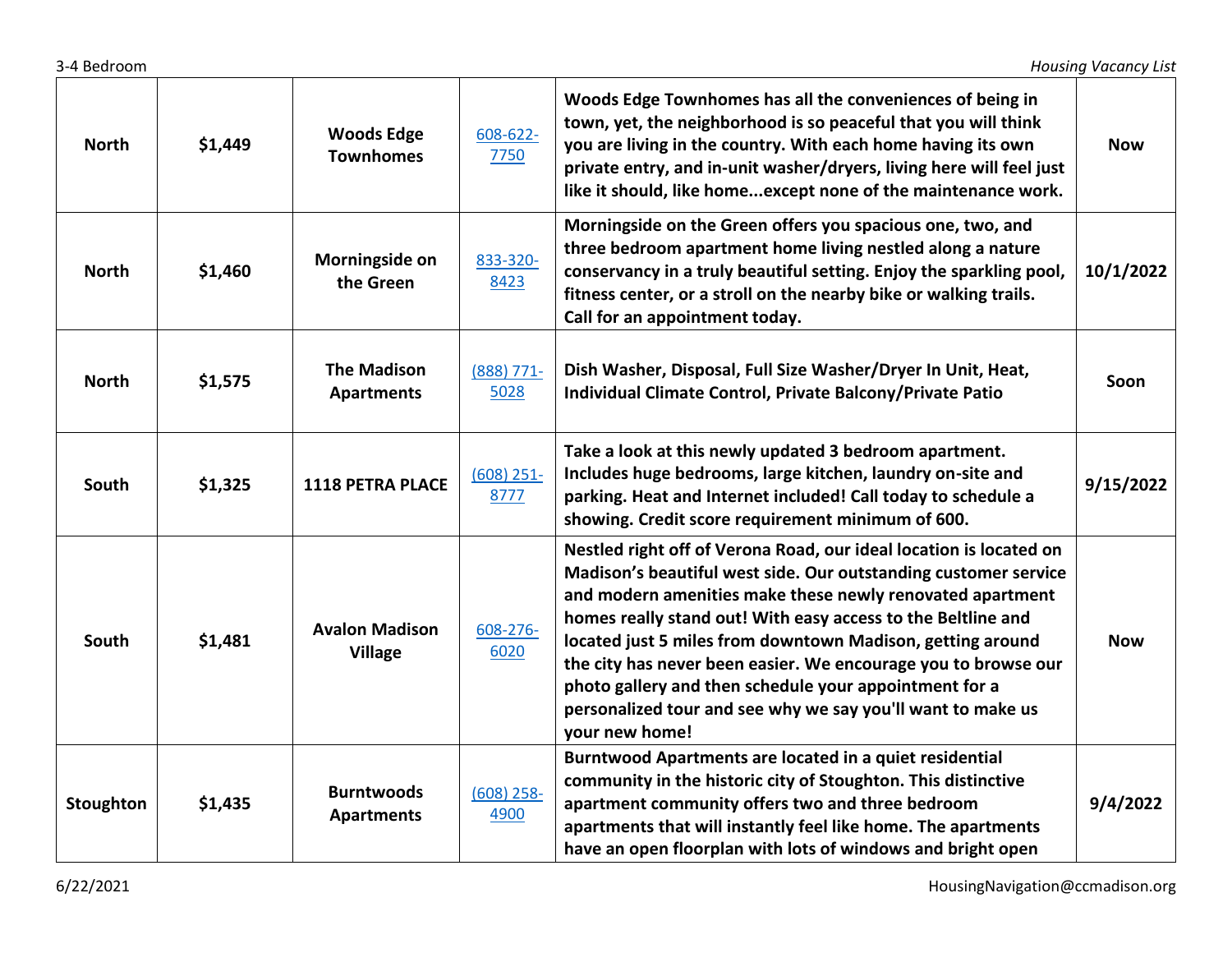| 3-4 Bedroom |  |
|-------------|--|
|             |  |

|                    |         |                                    |                      | spaces. The larger floorplans also have master bedrooms with<br>walk in closets and private bathrooms. In addition, you'll find<br>attached garages, personal laundry and neutral finishes in<br>today's styles. Live at Burntwood Apartments and enjoy all of<br>these amenities, a friendly neighborhood, small town living in<br><b>Stoughton and more!</b> |            |
|--------------------|---------|------------------------------------|----------------------|----------------------------------------------------------------------------------------------------------------------------------------------------------------------------------------------------------------------------------------------------------------------------------------------------------------------------------------------------------------|------------|
| Stoughton          | \$1,300 | <b>Cascade Falls</b>               | 844-260-<br>8484     | Our three bedroom apartment homes feature spacious, well<br>thought out floor plans, fully equipped kitchens, and in home<br>washer and dryers. With newly updated units, you will find all<br>the comforts of home at Cascade Falls.                                                                                                                          | <b>Now</b> |
| <b>Sun Prairie</b> | \$1,650 | 1631 OCONTO DR                     | $(608)$ 251-<br>8777 | This three bedroom one and a half bath, tri-level duplex. Living<br>at this property, you'll have 1300 square feet to fill, also includes<br>a deck that opens up to a large back yard. Credit Score<br>Requirement.                                                                                                                                           | 6/26/2022  |
| <b>Sun Prairie</b> | \$1,400 | Vanderburg<br><b>Heights</b>       | $(608)837 -$<br>8859 | Managed by Oakbrook Corp. Certian income restrictions may<br>apply.                                                                                                                                                                                                                                                                                            | <b>Now</b> |
| <b>Sun Prairie</b> | \$1,199 | <b>Sundale</b><br><b>Townhomes</b> | 608-622-<br>7750     | Sundale Townhomes has all the conveniences of being in town,<br>yet, the neighborhood is so peaceful that you will think you are<br>living in the country. With each home having its own private<br>entry, and in-unit washer/dryers, living here will feel just like it<br>should, like homeexcept none of the maintenance work.                              | 7/1/2022   |
| <b>Sun Prairie</b> | \$1,139 | The Element on<br><b>Main</b>      | 844-888-<br>0105     | Located on 4 acres; basketball court, picnic area with grill, large<br>climb and play with swing set. New in 2019 and Nowopen a<br>great Splash Pad for everyone to enjoy the summer warm<br>weather. We have all new appliances, flooring, and much more.<br>Our community room has a brand new laundry area, work out<br>room, and computer room.            | <b>Now</b> |